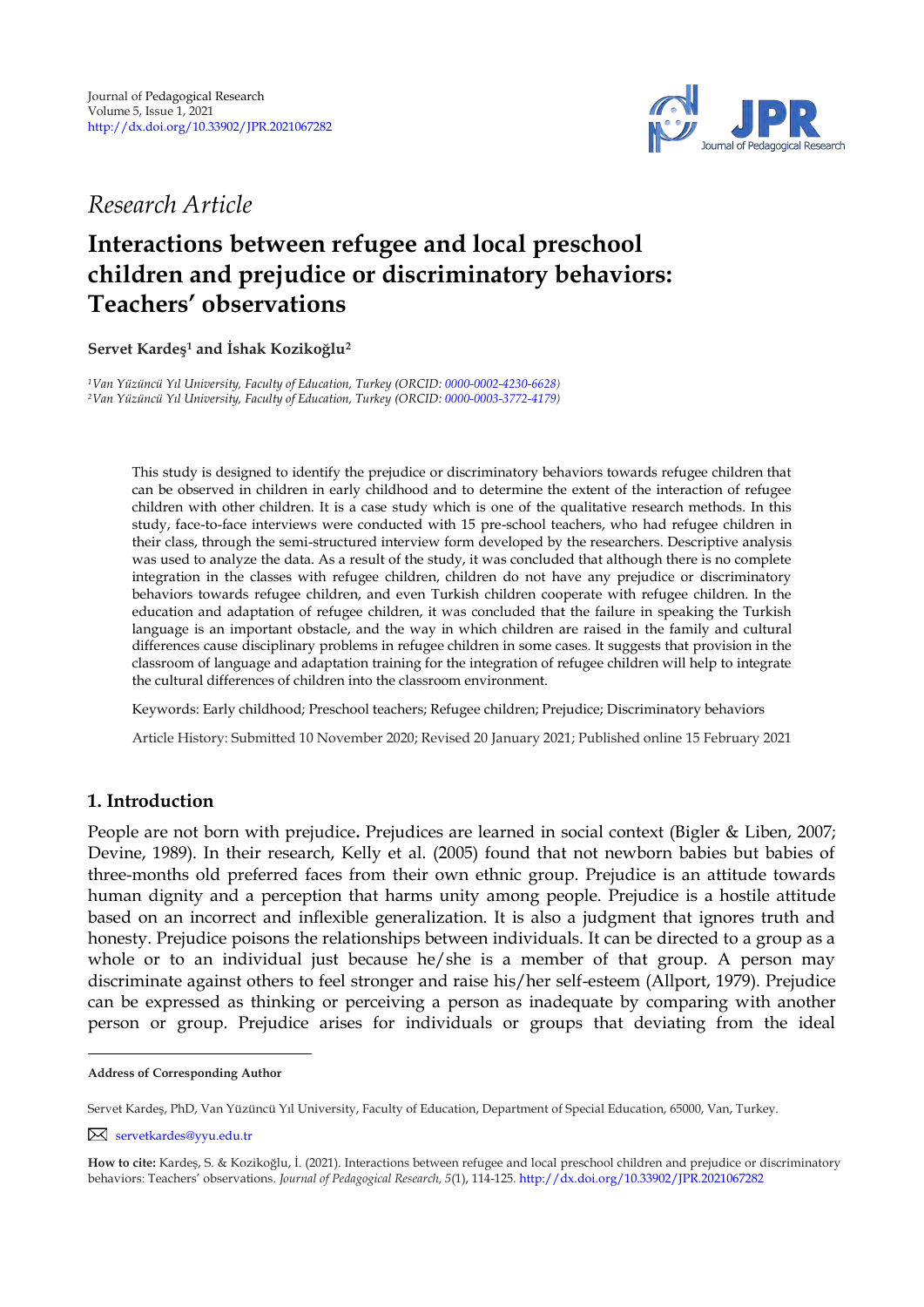appearance and behavior of the dominant group (Carter & Rice, 1997). Discrimination often results from prejudices. Discrimination and prejudice can take the form of verbal abuse, avoiding relationships, discrimination, racism and violence against people or their assets (Allport, 1979).

The origins of prejudice and discrimination seen in adults go back to early childhood and begin around 4-5 years old (Aboud et al., 2012; McGlothlin & Killen, 2006; Raabe & Beelmann, 2011). Eliminating the prejudice and discriminatory behaviors of children in early childhood is important for both the health and well-being of children (Duckitt et al., 1999). Social exclusion that occurs in early ages has negative effects on the healthy social and psychological development of children. Exposure to exclusion can create stress and anxiety, and may occur as depression, social withdrawal and adjustment problems (Killen & Rutland, 2011; Rubin et al., 2006). Children determine their fair behaviors and unfair prejudices in line with their own moral propositions and messages of the social environment (Bigler & Liben, 2007).

Once children begin to understand social groups and find out that they are members of a social group, they become aware of the differences between social groups. In the early childhood years, individuals tend to see children who are similar to themselves as good and those who are different from themselves as bad (Aboud & Amato, 2001). According to the social identity theory, children regard other children who resemble them as good and children who are different from them as bad (Tajfel et al., 1979). For example, Clark and Clark (1958) in their study left a variety of white and black skinned dolls and pupets in front of the children. The children were asked to choose the puppet or doll they preferred to play with. As a result, children between the ages of 3-8 preferred white puppets and babies more and stated that they had beautiful colors. On the other hand, the children had bad connotations for the children because they were seen as looking bad. However, it was stated that this situation was not caused by prejudice and hostility in children, they only had positive attitude towards those who are similar to them, namely their own groups (Cameron et al., 2001).

Cognitive development, social context and individual differences affect children's perception of discrimination (Spears Brown & Bigler, 2005). Children's prejudices are often influenced by their parents and peers (Aboud & Fenwick, 1999). Children also form their exclusionary attitudes and prejudices as a result of social traditions or group norms (Killen & Rutland, 2011; Rubin et al., 2006). For example, he/she can prevent his/her friend from participating in the game with an approach that says "he/she cannot be in our team because he/she is not fast enough and we have to win this race". Or they can go against the peer group exclusion because of moral norms such as equality and fairness. For example, they might have an approach that says, "We should also take him/her to our game, give him/her a chance to see how fast he/she is". Studies show that when children exclude someone, they often make such a decision based on the decision of group members or traditional criteria. Moral norms are not effective in this process (Rutland & Killen, 2015).

In a rapidly changing world, teachers teach children from diverse backgrounds and different characteristics. While some of these students have an advantageous position in terms of ethnicity, gender, class, language, religion and ability, some students may be disadvantaged due to these situations (Healey et al., 2018). In order to create an integrated classroom environment aganist prejudice and discrimination, the teaching and curriculum should be based on children's needs and experiences. Teaching and curriculum should be formed to develop multicultural and multiperspective approaches (Tan, 2001). Classrooms should be a participatory and experience-based environment. Children's lives should be the starting point for fighting against discrimination and teaching to live together. Children should be able to solve problems in a decision-making and collaborative way. Children should feel safe emotionally. A classroom environment should be created where children will protect each other and develop a relationship of trust (Boutte, 2008).

Teachers should adopt a multicultural education model based on concepts of social justice in order to deal with prejudice and discriminatory behaviors that may arise in children. In a democratic society, education should help students gain the knowledge, attitudes and skills they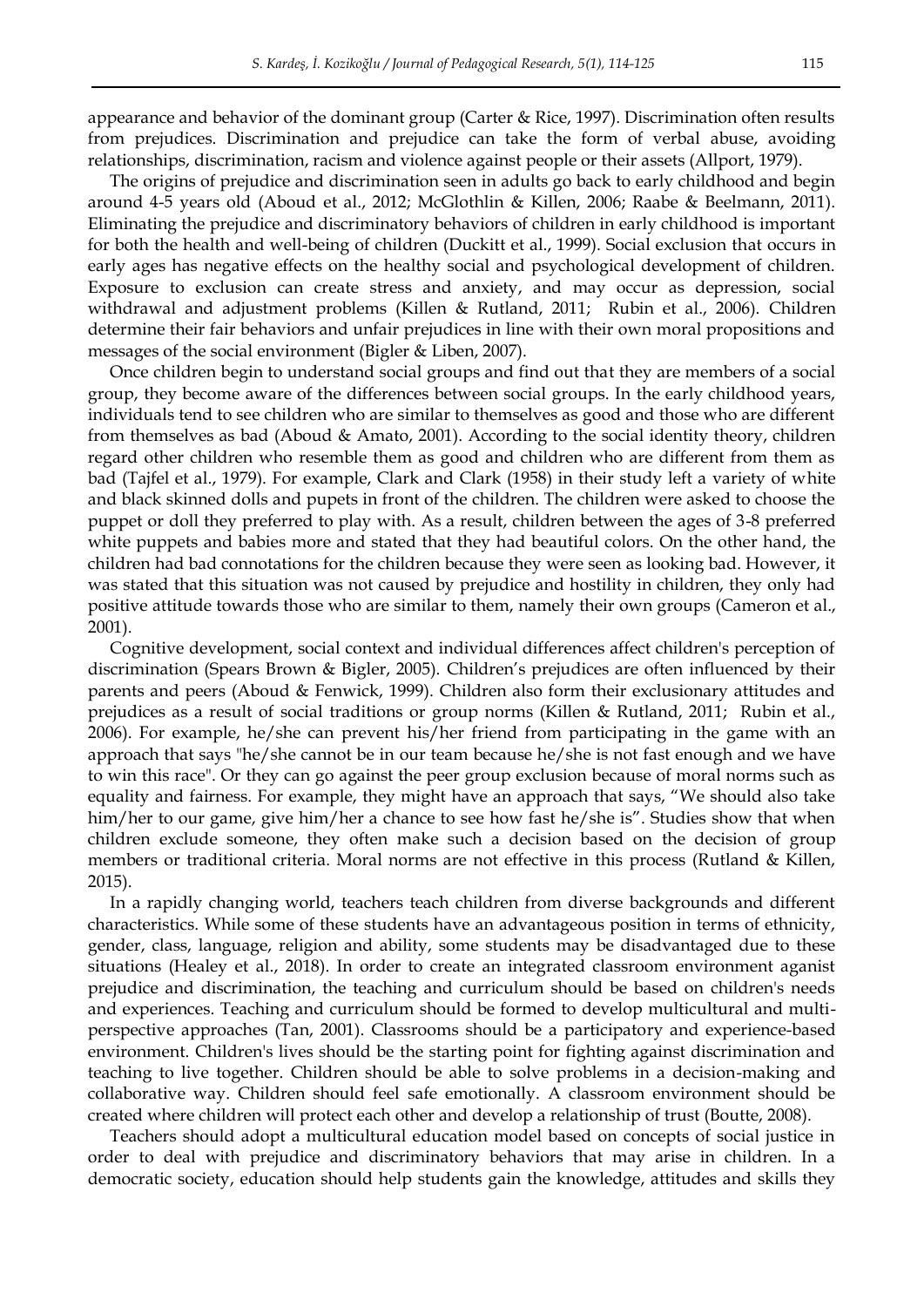will need to be part of a fair society (Banks, 1991). Discussing the differences openly, responding to the curious questions of children about differences, avoiding gender patterns, talking about the family history of children with different cultures and making them proud, giving examples from different backgrounds and different cultures will contribute to integration in the classroom (Williams & Nguyen, 2018). Moreover, role-playing and empathy development techniques can be used to overcome prejudice and exclusionary attitudes that can be seen in children. Children should know what other people might feel in the situations of exclusion (Rutland & Killen, 2015). Children need to be supported to meet and share with people who have different life experiences. Children's questions about people who are different should be answered quickly and simply. Children's fears or misunderstandings about differences should be corrected. We should help children adopt differences with books or other materials (Crary, 1992).

Early intervention programs can be implemented to eliminate social exclusion, prejudice and children's discriminatory behaviors (Rutland & Killen, 2015). In this sense, school-based antidiscrimination programs should be based on respect and tolerance of differences. In order to eliminate prejudices in children, it is important to give information to children in accordance with their cognitive development about eliminating the prejudice as well as taking a positive attitude towards differences (Aboud & Fenwick, 1999).

When the studies in the literature are examined, Araujo & Strasser (2003) concluded that children around 3-4 years old started to establish their gender and ethnic identity. They also revealed that prejudices and patterns in the home, society and media negatively affect children's feelings about themselves and others. In other research, Bigler and Liben (1993) found that children with better cognitive development have less prejudice. It revealed that children who have gained the concept of protection and classifying objects according to more than one feature have less prejudice. Aboud et al. (2012) and McGlothlin and Killen (2006) revealed that training about living with differences has positive results for the change of attitude among children in the dominant group. In his doctoral thesis, Kardeş (2018) concluded that the social emotional intervention program is more effective in the classroom environment where Turkish and Syrian children receive education together and contributes to the social and emotional development of children.

In the literature, there are no studies which examine prejudice or discriminatory behaviors of children in early childhood in Turkey. Studies conducted (Aboud et al., 2012; Araujo & Strasser, 2003; McGlothlin & Killen, 2006; Powlishta et al., 1994; Raabe & Beelmann, 2011) show that children in early childhood have prejudice and discriminatory behaviors. Determining the prejudice and discriminatory behaviors of children can help educators develop strategies to eliminate those behaviors. In addition, while it is easier to deal with prejudices in early childhood, this situation becomes more difficult in adulthood. Prejudice and discrimination can lead to polarization and violence in society. Therefore, revealing the prejudice and discriminatory behaviors in children from early ages and preventing those behaviors will contribute to the integration of the society. In addition, it is thought that this study will fill an important gap in the related literature.

The purpose of this study is to examine the prejudice and discriminatory behaviors of Turkish children who are educated in the same environment with refugee children and to determine the interaction of refugee children with their Turkish peers. The following questions are used in this study to establish the opinions of preschool teachers.

1) How do refugee children interact with other children in the classroom?

2) What are the opinions of teachers about Turkish children's prejudice or discriminatory behaviors against refugee children?

3) What are the teachers' suggestions for the education of refugee children?

This study is considered important in terms of investigating the prejudice or discriminatory behaviors of children in early childhood by obtaining the opinions of teachers, which has not been studied. In addition, it is known that there has been an important wave of immigration to our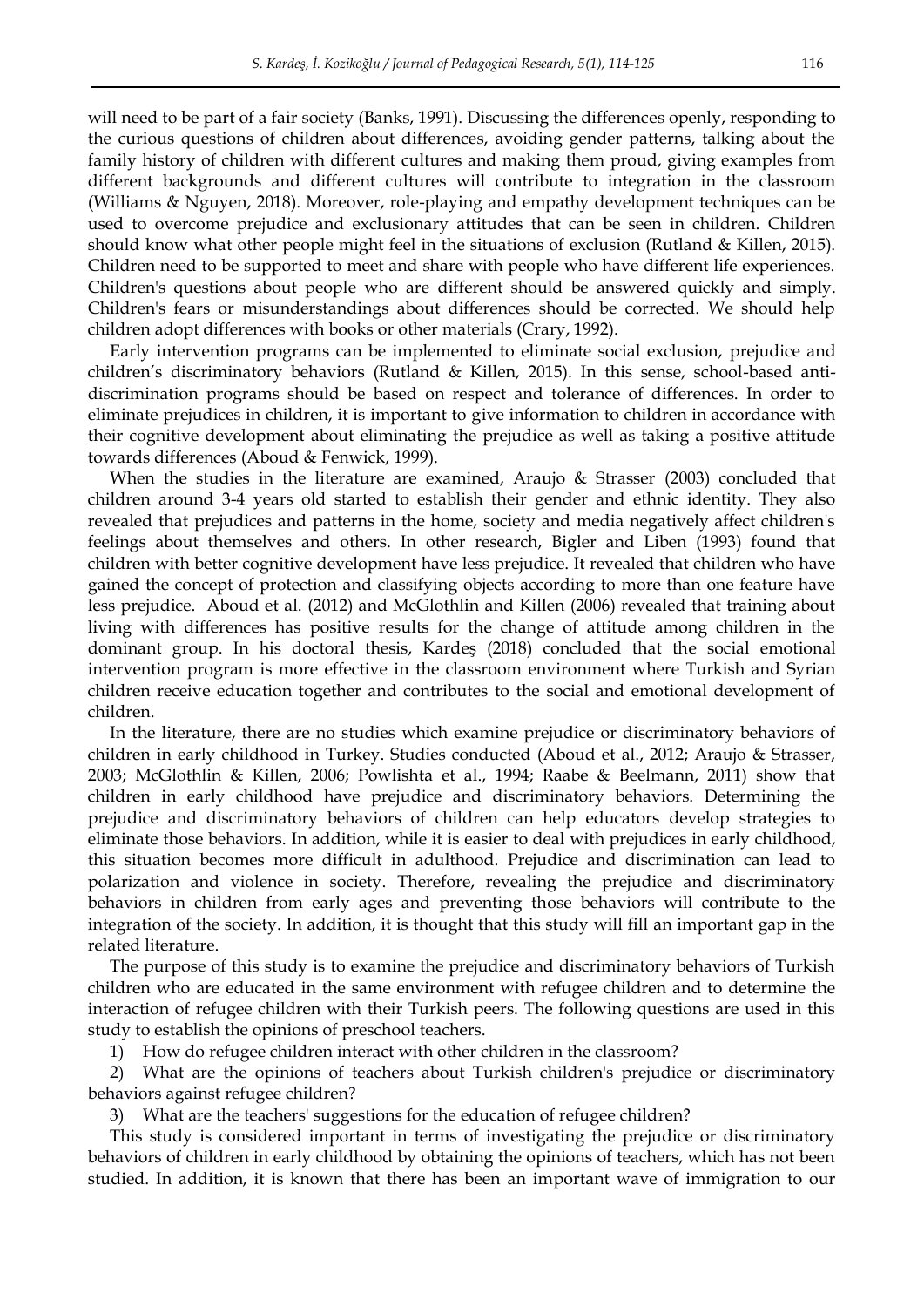country due to the civil wars in recent years especially in the Middle East countries (Syria, Afghanistan, etc.) and this situation brought up the refugee problem in education. There is considerable research (Başar et al., 2018; Erdem, 2017; Güngör & Şenel, 2018; Öztürk, 2018; Şimşir & Dilmaç, 2018; Tosun et al., 2018) about the problems faced by refugee students in upper education levels (primary, secondary, high school, university, etc.). However the studies to determine the interaction of refugee children with other children and the problems encountered in preschool period are quite limited (Avcı, 2019; Mercan Uzun & Tüm, 2016). Therefore, it is thought that this study will contribute to the literature by examining the interaction of Turkish children and refugee children in the classroom environment as observed by teachers.

# **2. Method**

# **2.1. Research Design**

This qualitative study is designed as a phenomenology study. Phenomenology design aims to investigate the phenomena we are familiar with but whose meaning is not fully understood (Yıldırım & Şimşek, 2018). The phenomenology method is an appropriate tool to consider "refugee children's educational process" as mediated by pre-school teachers' opinions.

#### **2.2. Study group**

The study group consists of 15 preschool teachers working in the central districts (İpekyolu, Edremit and Tusba) of Van province. The study group was determined by using criterion sampling method, as one of the purposeful sampling methods. In criterion sampling, certain criteria are established and those who meet these criteria are selected for the study group (Büyüköztürk et al., 2019). In this study, "the presence of refugee children in their class" was determined as a criterion for preschool teachers and those who met this criterion were included in the study group.

Concerning the personal characteristics of teachers in the study group; twelwe of the teachers are female and three of them are male. Four of the teachers have 1-5 years, nine have 6-10 years, two have 11 years and more professional experience.

# **2.3. Data Collection Tool and Process**

The study uses a semi-structured interview form which was developed by the researchers. The form consists of three open-ended questions covering the interaction of refugee children with other children in the classroom environment, the prejudice or discriminatory behaviors of other children towards refugee children, and the solutions suggested by teachers regarding the education of refugee children. The draft form was sent to three experts working in Preschool Education, Turkish Education and Educational Sciences, and they were asked to examine the questions in terms of the language and content. Following their feedback, one of the four questions in the draft form was removed, and the other three questions were revised.

The interviews were held in the fall semester of the 2019-2020 academic year and conducted face to face with teachers by going to preschool institutions. Before the interviews, permission was obtained from the ethics committee of Van Yüzüncü Yıl University and an application permission was obtained from the Van National Education Directorate. The interviews were conducted on a voluntary basis and the participants were made to fill in the consent form. The interviews were conducted by the researchers by verbally directing the questions in the interview form to the participants and recorded with a tape recorder. Each interview lasted approximately 30 minutes. The sound recordings obtained were transcribed by the researchers.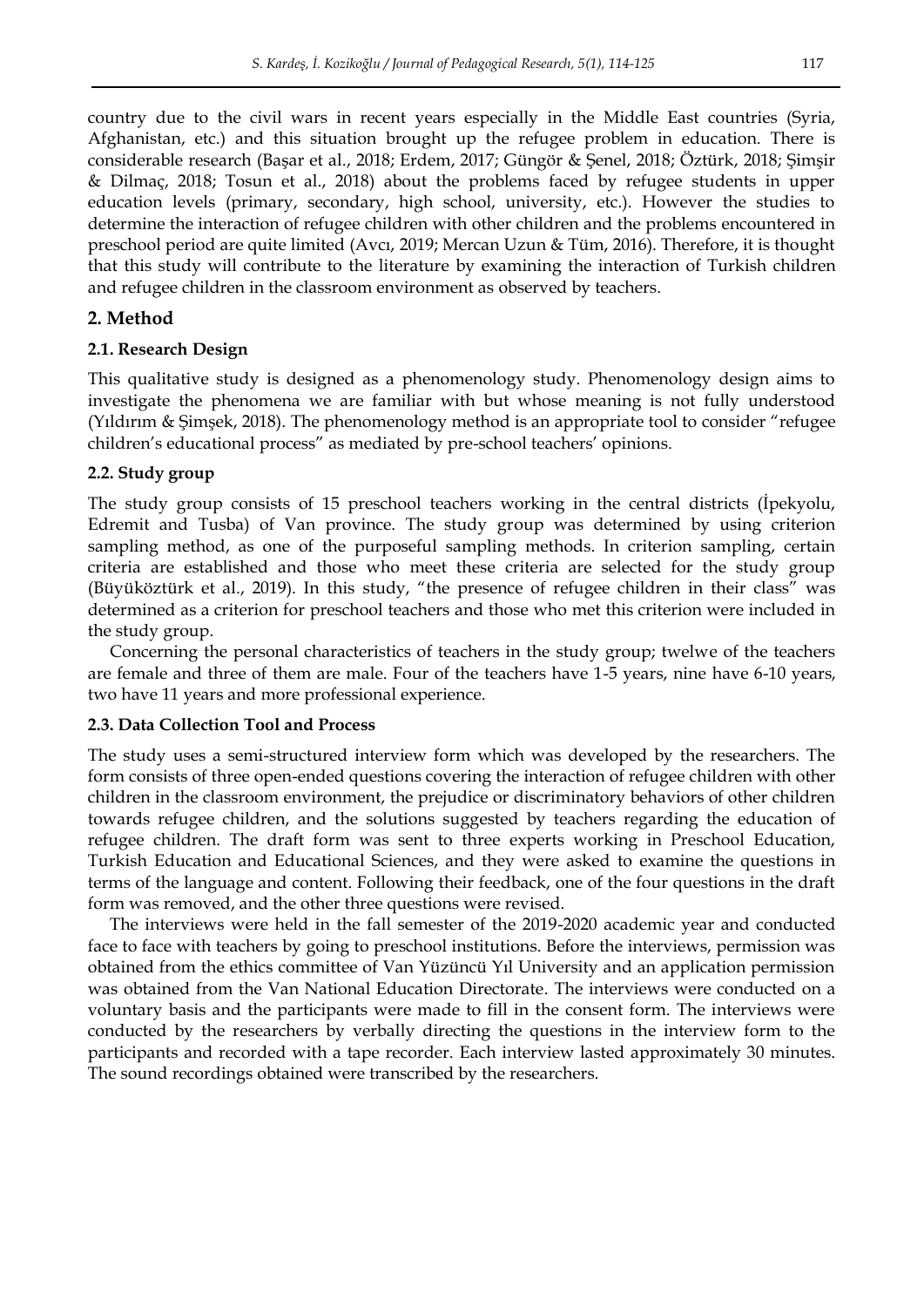#### **2.4. Data Analysis**

Descriptive analysis technique, one of the qualitative data analysis techniques, was used in the analysis of the data. This technique establishes themes based on the research data, the data are then arranged and interpreted according to the themes determined (Yıldırım & Şimşek, 2018).

Before the themes were determined, the researchers analyzed the data to establish the codes which were then finalized by looking at the harmony between the codes. The researchers looked at the common features of the codes and considered the research questions to create the themes. Finally, the data were processed under appropriate themes and interpreted by making the necessary descriptions.

In order to ensure external reliability, detailed explanations were made concerning the method and processes followed in the study. In order to ensure internal reliability, the data were seperately coded by the researchers based on the formula proposed by Miles and Huberman (1994), and then the consistency between the codings was examined. According to this formula (Reliability = Consensus / [consensus + disagreement]), the percentage of consistency between coders was calculated as 92% and therefore coding was found to be sufficiently reliable (Miles & Huberman, 1994). Also, in this study, descriptions were constantly reviewed and data were enriched with direct quotations to ensure internal and external validity. As a final remark, the teachers were labeled as Tx in reference to the study ethical considerations.

#### **3. Results**

In line with the teachers' opinions obtained in this study; the data were examined under three themes that are "interaction of refugee children with other children", "prejudice/discriminatory behaviors against refugee children" and "suggestions for the education of refugee children". Research was grouped according to the themes, supported by teachers' opinions, as shown below.

# **3.1. Refugee Children's Interaction with Other Children**

The question "How do you evaluate the interaction of children with refugee children in your classroom? Can you give an example of complete integration and acceptance in your classroom? Please explain by describing the example situations (events) you have encountered." was posed to the teachers. In the interviews with the teachers; it was revealed that two-thirds of the teachers (n=10) stated that there was no complete integration environment in the classroom with refugee children. In this regard, T4 asserted that "There is no such thing as not accepting or discriminating, but because my student does not have a good command of Turkish, there is a problem in speaking and understanding with children." Similarly, T14 and T8 stated that respectively:

At first they did not accept it, of course they tried to talk to them, but they paused first because the child did not answer. Frankly, the refugee child went through a process of adaptation, even cried in the early stages and did not want to come to school. (T14)

The language of my child, who is in my class now, is very insufficient, so he knows very little Turkish. That's why we sometimes have trouble with the integration, which can cause the child to be excluded by other friends. They want to communicate, but at points where they disagree, other children retreat, so unfortunately we cannot describe about a complete integration environment. (T8)

As stated in the teachers' opinions above, most of the teachers stated that there was no complete integration especially due to the language problem. In other words, they stated that refugee children had difficulty in communicating with other children because they do not know Turkish very well, they were unable to integrate, and therefore there was a state of exclusion or nonacceptance. Two teachers, on the other hand, pointed out that refugee children sometimes have discipline problems because their family and cultural structure is different. T6 coded teacher's opinion regarding this situation is as presented below:

There are points where we differ in terms of family structure in our society and their family structure, and the methods of providing the discipline for their children. Especially when there is a holiday, I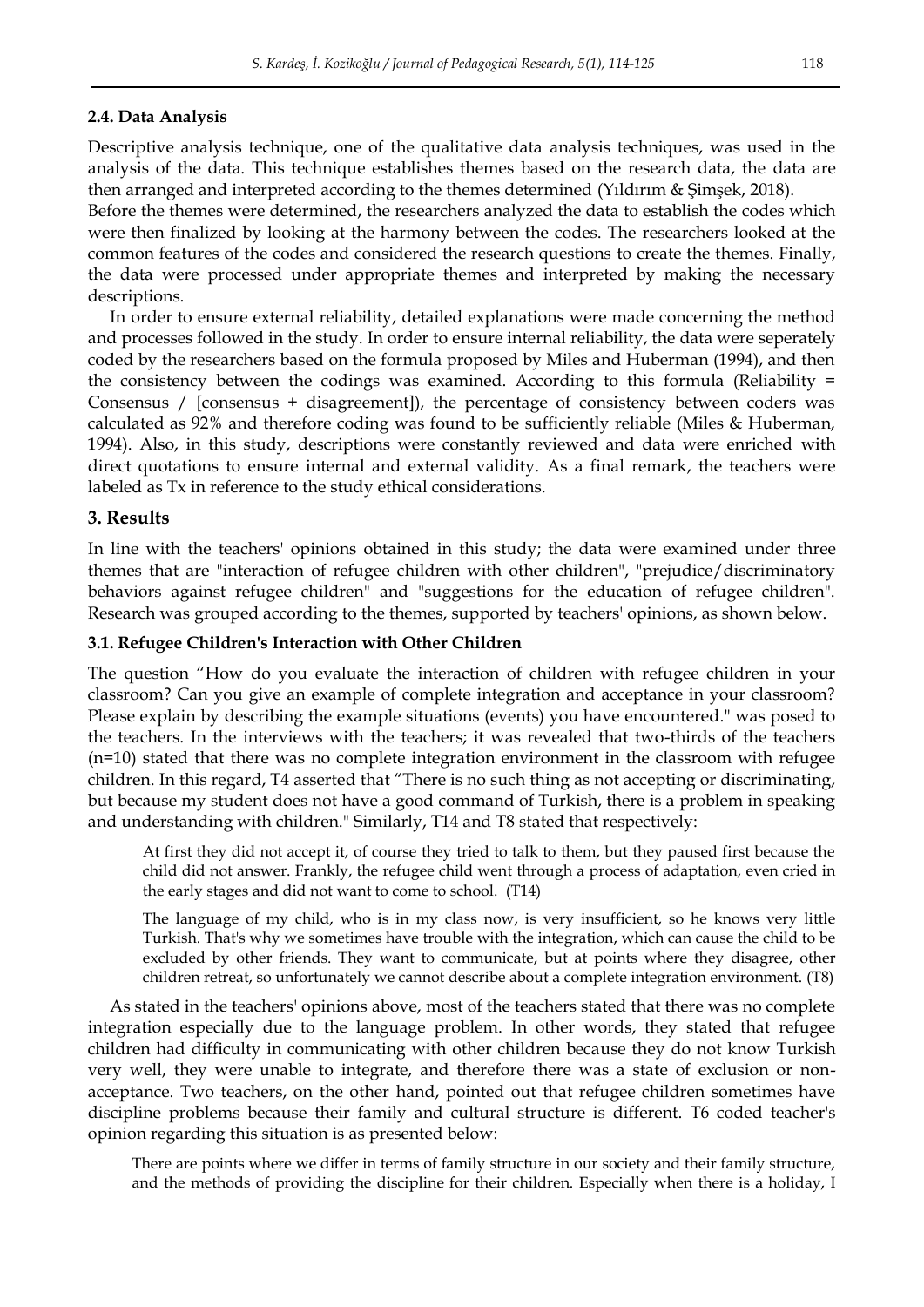observe in refugee children not accepting the order in the school. In this respect, only this can be a problem."

On the other hand, one third of the teachers  $(n=5)$  stated that there was no problem in the interaction of children in their class with refugee children, and there was a complete integration environment. For instance, T9 pointed out:

I can speak of an atmosphere of complete acceptance, they certainly did not separate him. Just how can I say my child has a nerve, has an offended behavior for the slightest thing. We have a bit of conflict because of him, but there is absolutely no exclusion apart from that.

In addition, T13 asserted that, "The children don't have any problems. In this sense, I think they get along very well. In fact, the refugee kid in my class is more leader and social than other students."

As stated in the teachers' opinions above, some teachers stated that there is complete integration in the classroom environment. It is seen that the teachers emphasized the most important reason for refugee children's not having any problems as expressing themselves and communicating.

#### **3.2. Prejudice/Discriminatory Behaviors Towards Refugee Children**

The question "Do you think other children have prejudices/discriminatory behaviors against refugee children during pre-school education?" was posed to the teachers. In the interviews with the teachers; almost all of the teachers (n=12) stated that other children in the class did not exhibit prejudice or discriminatory behaviors against refugee children. For instance, T1 remarked that "No. On the contrary, they are trying to help, to include them in their games.". Another teacher, T13, stated that:

There is no discrimination or exclusion, so the other students did not even feel that it was different. If I take you to the classroom right now, if you observe, you wouldn't be able to understand which one is a refugee child.

As stated in the teachers' views above, the majority of teachers are aware of their children's ethnicity, language, culture, etc. Emphasizing that their age is too young to discriminate and that they regard everyone as children despite all differences, they stated that the children in the classroom do not exhibit prejudice or discrimination towards refugee children and even adopt them. On the other hand, three teachers stated that other children in the classroom exhibit prejudice, exclusion or discrimination towards refugee children. Striking views of T15 and T5 regarding this situation are presented below:

Yes I did. Considering the reasons for these exclusionary behaviors, the student's speaking style was different, he could not speak Turkish correctly and fluently. This could have an effect, or he was coming in occasionally wearing local clothes. Maybe it was effective too. In this case, the refugee child was a bit withdrawn, and when other children did not let him in, he was quietly playing in his corner. He was trying to find a different activity for himself. (T15)

I saw that my students had prejudices against the Syrian student last year. The child knew Turkish, but as I said, sometimes children can marginalize each other in terms of clothing, care can be important. They can be discriminatory because they do not pay attention to childcare. (T5)

As a final example in this regard, T10 stated that "We have Afghan students who act violently when they get angry, or refugee students who shout and push their friend because they can't express themselves."

As emphasized in teachers' views above, some teachers' stated that the students exhibit prejudice, exclusion or discrimination against refugee children due to the differences such as language, culture, dressing style, etc. Teachers stated that refugee children, especially when they are excluded because they cannot express themselves, often exhibit the behaviors of anger, violence and sometimes timidity.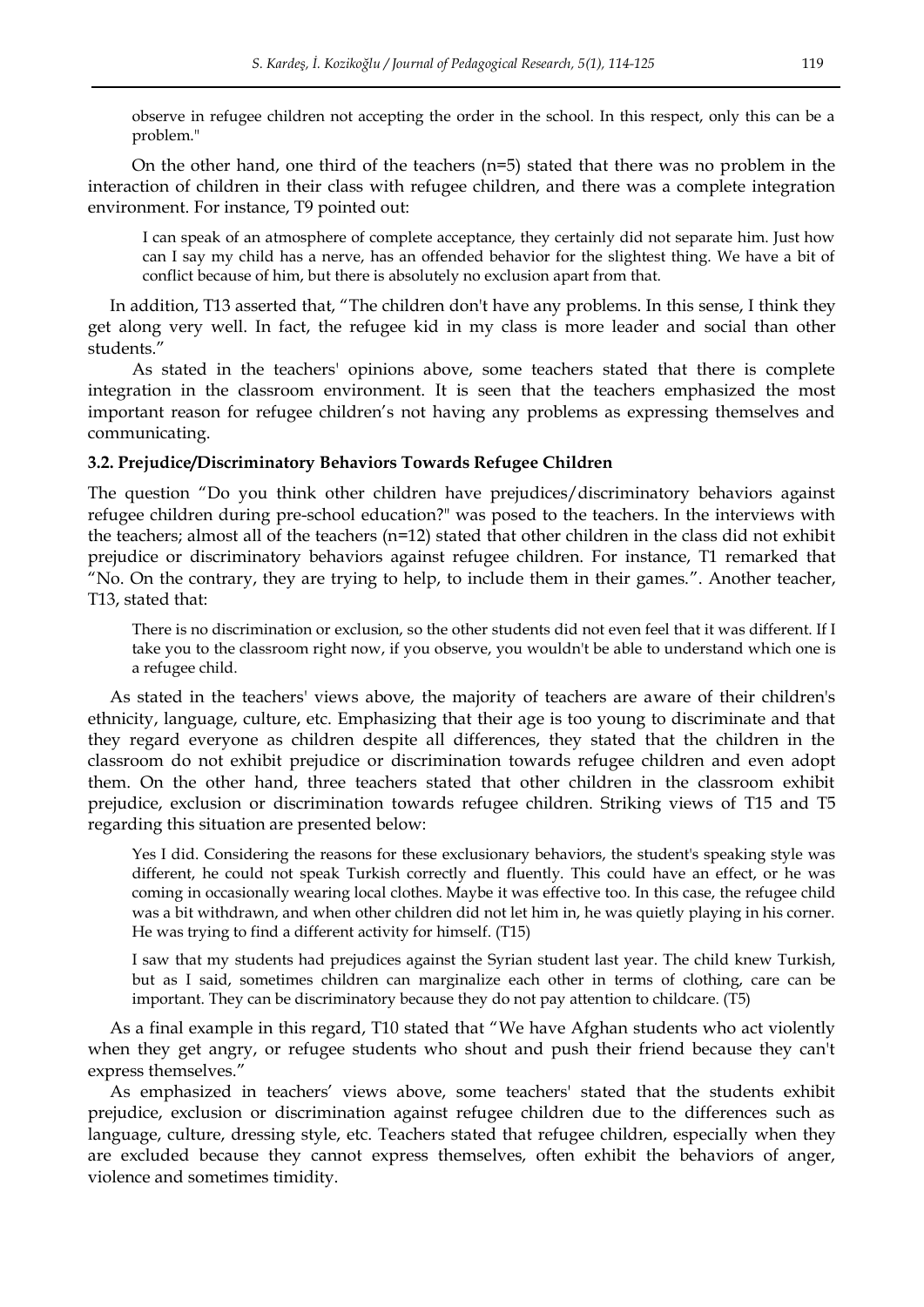#### **3.3. Recommendations for the Education of Refugee Children**

The question "What are your suggestions for supporting positive interaction of refugee children with other children in preschool education and eliminating prejudices/discrimination? was posed to the teachers. In the interviews, almost all of the teachers (n=14) suggested that language training should be given to refugee children. Approximately half of the teachers made suggestions such as providing orientation/adaptation programs to refugee children (n=7), ensuring family participation (n=6), and creating a positive/supportive classroom environment. For instance, T5 and T11 pointed out:

Children should be given language training before children register. Kindergarten students should be given an orientation training for a week when they start school, and it would be good to give such an education to refugee children. (T5)

We can bring them together with their friends in activities. Instead of excluding him because he does not know the language, it is necessary to include them in activities by stating that we understand him. Instead of keeping them separate, activities should be done to integrate them with the students. (T11)

Another teacher, T15 also asserted that, "These children have trouble in speaking. Therefore, games, songs, drama activities can be organized to integrate these children into the classroom.

As emphasized in the teachers' opinions above, teachers think that Turkish language education should be given to refugee children in order to solve the language problem. In addition, they stated that integration training should be given, family participation should be provided and activities should be carried out to integrate them with other students. Some teachers made suggestions such as training families of refugee children (n=5), training teachers (n=4), having assistant teachers who know their language (n=3) and providing psychological support to refugee children (n=1). For instance, T2 remarked that, "Teachers can be trained. Information can be provided on how to educate refugee children and how to integrate them into the classroom." Another teacher, T15 asserted that, "Special courses can be organized especially for language problems. Psychological support can also be provided, because many of them do not live in good conditions.". As a final example, T12 pointed out:

We cannot communicate with parents, so they are not very active in the education of the child. Parents can be trained, especially in terms of adaptation, because the children adapt after a certain period of time. But I don't think families adapt, because they are too quiet, they are timid, there is no communication effort. As an assistant teacher, it might be better if a teacher who knows them better and understands their language is also in the classroom.

#### **4. Discussion, Conclusion and Suggestions**

In this study, most of the teachers stated that there is no complete integration in the classroom environment with refugee children. However, as stated by Stewart and Shaffer (2015), education provides social networks and communication opportunities for refugee individuals to adapt to society. In addition, education is vital for refugees' integration into society (Mamei et al., 2019). In refugee children's education, "the integration of children" is the most preferred among three situations that are isolation, assimilation and integration. Mental health of children and adolescents can be protected with a healthy integration (Karaman & Bulut, 2018). In this case, it is seen that education is one of the most important tools in the integration of refugee children into society, and the basis of this education process is preschool education. Based on the results of this study, it can be said that the interaction and integration of refugee children with other children in preschool education is not at the desired level, so necessary practices should be introduced to ensure this integration.

According to the teachers' opinions, it was concluded that refugee children had difficulty in communicating with other children because they do not know Turkish very well, they were not able to integrate and therefore were excluded or rejected by other children. This result supports similar study results in the literature. In line with the results of this study, many studies in the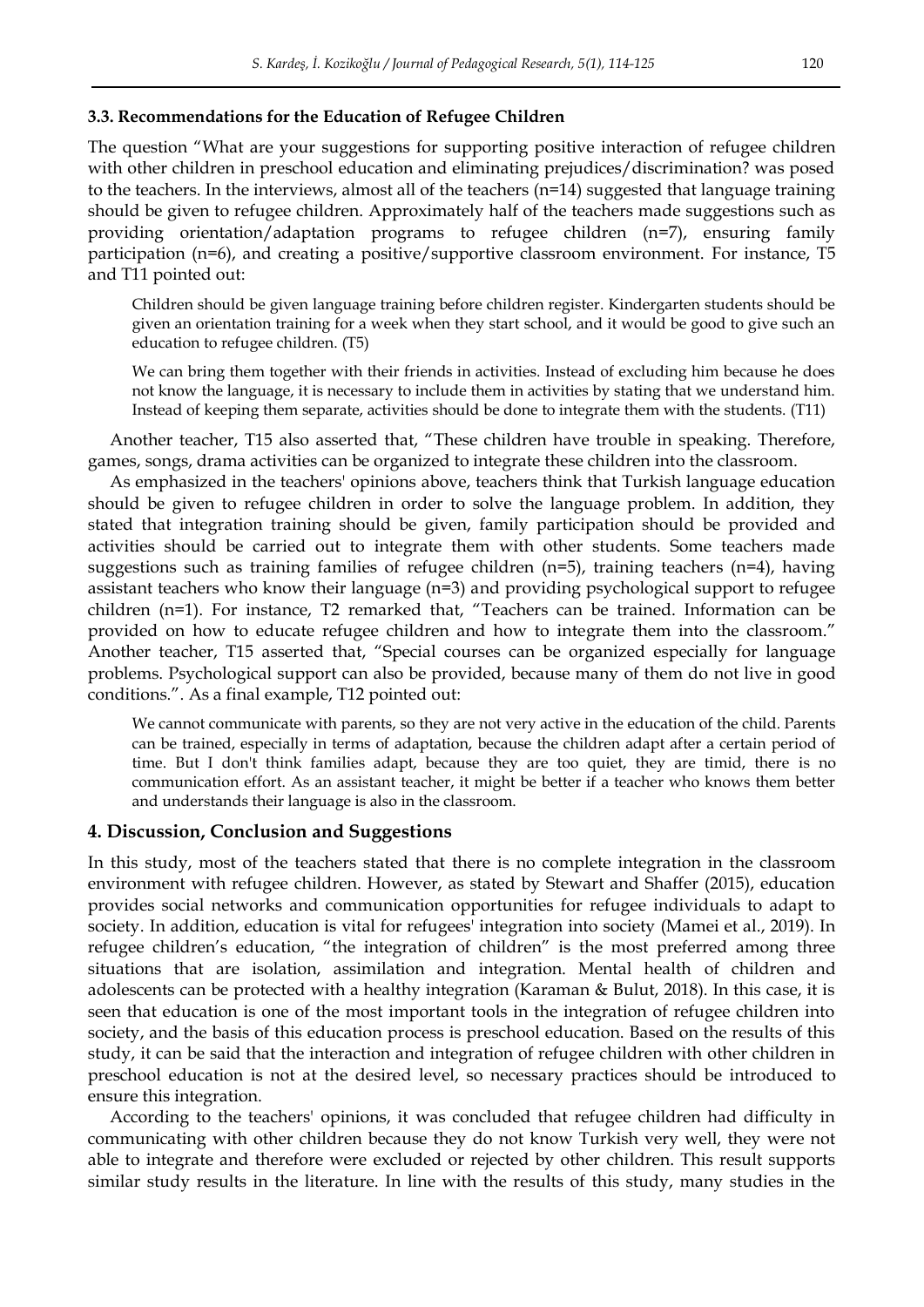literature (İçduygu & Şimşek, 2016; Kardeş & Akman, 2018; Mestheneos & Ioannidi, 2002; Kozikoğlu & Aslan, 2018) determined that not speaking the Turkish language is an important obstacle. Similarly, in the studies by Mercan Uzun and Bütün (2016) and Avcı (2019), it was stated that refugee children studying in preschool education institutions had difficulty in communicating with other children and teachers. Because of the fact that they did not speak Turkish, they remained outside of the group and they could not socialize. Therefore, it can be said that the most important obstacle in the interaction and integration of refugee children with other children is the language problem. The language problems they experience are an important obstacle to their communication with their social environment. In addition to cognitive, social and emotional problems, it causes individuals to understand the lesson later than their peers (Karaman & Bulut, 2018). Considering that language is the most important tool in communication, this can be considered as an expected result. It is possible to say that refugee children not understanding what other children say or other children seing that refugee children cannot speak cause communication/interaction to break, refugee children to be isolated from the environment and prevent integration.

In this study, according to some teachers' opinions, it was determined that the way children were raised in the family and cultural differences in some cases cause discipline problems in refugee children. In parallel with the results of this study, Ager and Strang (2008) stated that the unfamiliarity of different cultural groups to the culture of the resident group is one of the important obstacles in adapting to the educational process. Similarly, Soylu et al. (2020) concluded that the lack of knowledge about students' cultural background is one of the main obstacles to education. The study conducted by Avcı (2019) determined that refugee children studying in preschool education institutions have difficulty in adapting due to cultural differences. Every child carries his world to the classroom environment. The cultural characteristics of the child such as the family's upbringing style and habits are reflected in their behavior in the classroom environment. These are known as out of school factors affecting classroom management (Aydın, 2019). Therefore, it can be said that the different cultural characteristics of refugee children from existing/established cultural values creates an obstacle in classroom management by making student-student and student-teacher interaction difficult.

In this study, the majority of the teachers stated that the students are too young to discriminate because of refugee children's race, language, culture, etc., they see everyone as children despite all differences, and it was concluded that the children do not exhibit prejudice or discrimination against refugee children unless there is a communication problem arising from language, they cooperate and share. However, when the literature is examined, it is seen that children have prejudices against children whom they define as strangers who are not from their own group (Aboud et al., 2012; Burkholder et al.,2019; Raabe & Beelmann, 2011). Similarly, in the study of Mercan Uzun & Bütün (2016), preschool teachers stated that children and parents had negative attitudes towards refugee children. Contrary to the studies in the literature, in this study, it can be stated that, according to the opinions of most teachers, the fact that other children do not exhibit prejudice or discrimination against refugee children is related to the informative, egalitarian and supportive attitude of teachers or the way children are raised in the family. This situation can be considered as a positive result in terms of the formation of a multicultural and inclusive education environment and the effective integration of refugee children into education. On the other hand, there have been a few teachers who stated that children exhibit prejudice, exclusion or discrimination against refugee children. Similarly, Spears Brown and Bigler (2005) concluded in their study that refugee children are more excluded due to the different cultural groups they have. It can be said that factors such as children's perception of refugee children as different, having difficulties in communicating, and parents' negative attitudes towards refugee children contribute to this situation.

In this study, it was concluded that almost all of the teachers emphasized that language education should be given to refugee children. In addition, teachers made suggestions such as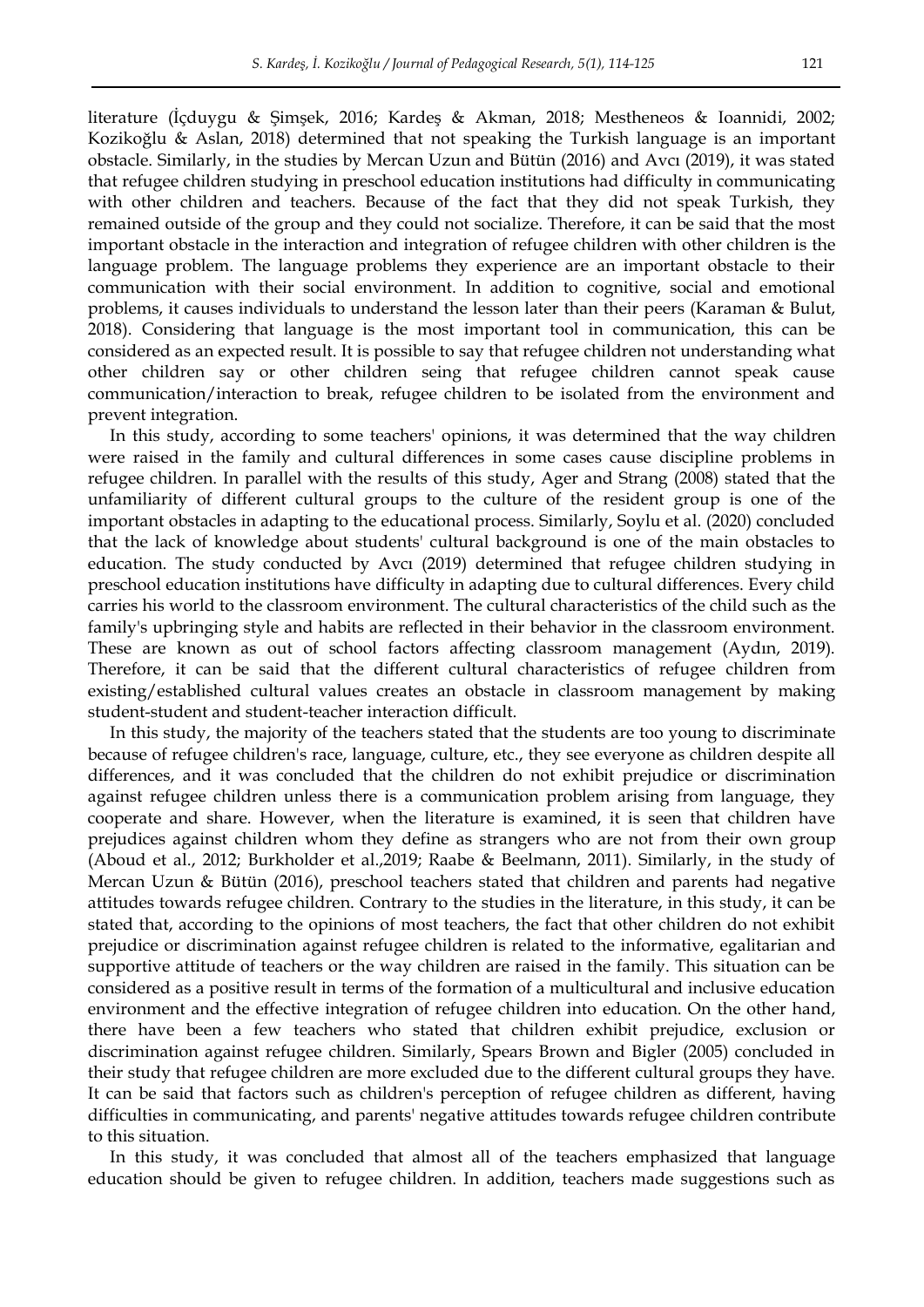providing orientation/adaptation training to refugee children, ensuring family participation and creating a positive/supportive classroom environment. These research results coincide with the results of similar studies in the literature. In their study, Yanık Özger and Akansel (2019) concluded that the close relationship established by Syrian families with school and their positive attitude towards language learning facilitate the adaptation process of children to school. Therefore, supporting families' language acquisition and increasing their communication with the school is important in terms of children's adaptation and academic success. For the adaptation and education of refugee children, it should be a program that will integrate different cultural groups into the Turkish education system and be sensitive to their needs. However, Aydın et al. (2019) concluded in their research that the Turkish education system is inadequate in education of multiculturalism and diversity. In their study, Tropp and Prenovost (2008) concluded that the interaction between different cultural groups positively affects children's attitudes towards individuals from different cultures and causes children to have positive feelings towards differences. However, teachers should teach children to accept and respect differences, and should be supported by programs and resources for the education of themselves, families and children (D'angelo & Dixey, 2001).

In summary, this study revealed that although there is no full integration environment in classrooms, there is no prejudice or discriminatary behaviors towards refugee children, and Turkish children cooperate and share with refugee children. It was concluded that not being able to speak the Turkish language is an important obstacle in the education and adaptation of refugee children, and the way children are brought up in the family and cultural differences sometimes cause disciplinary problems in refugee children. Based on the results of this study and the suggestions of preschool teachers, the following suggestions are presented for the education of refugee children in preschool education and new researches.

1. To provide Turkish language education to refugee children and their families in order to ensure the integration of refugee children.

2. To develop and implement adaptation training programs for refugee children to adapt effectively to the Turkish Education System, cultural characteristics and school environment.

3. To carry out family participation activities for the families of refugee children to participate in the education process at school.

4. To create a positive/supportive classroom environment for refugee children, including multicultural and inclusive education practices that will ensure the reflection of children's cultural differences in the classroom environment.

This study is limited to interviews with 15 preschool teachers. By using measurement tools such as survey, scale, etc., larger and different samples can be studied. More in-depth studies can be conducted with data collection tools such as observation, diary etc.

# **References**

- Aboud, F. E., & Amato, M. (2001). *Developmental and socialization influences on intergroup bias. Blackwell handbook of social psychology: Intergroup processes.* Blackwell.
- Aboud, F. E., & Fenwick, V. (1999). Exploring and evaluating school based interventions to reduce prejudice. *Journal of Social Issues, 55*(4), 767-785.
- Aboud, F. E., Tredoux, C., Tropp, L. R., Brown, C. S., Niens, U., & Noor, N. M. (2012). Interventions to reduce prejudice and enhance inclusion and respect for ethnic differences in early childhood: A systematic review. *Developmental review, 32*(4), 307-336.
- Ager, A., & Strang, A. (2008). Understanding integration: A conceptual framework. *Journal of refugee studies, 21*(2), 166-191.
- Allport, G. W. (1979). *The nature of prejudice.* Addison-Wesley.
- Araujo, L., & Strasser, J. (2003). Confronting prejudice in the early childhood classroom. *Kappa Delta Pi Record, 39*(4), 178-182.<https://doi.org/10.1080/00228958.2003.10516402>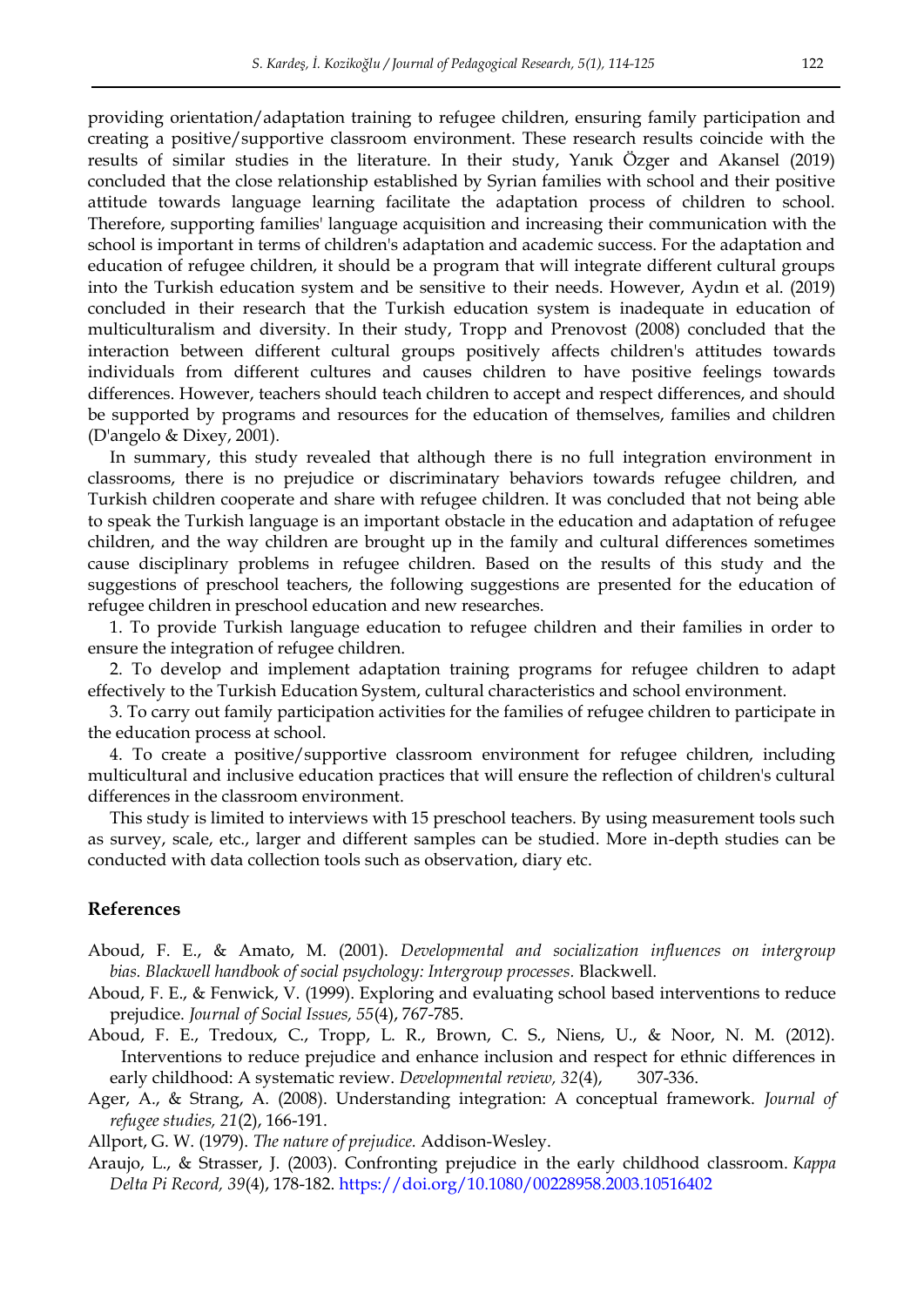- Avcı, F. (2019). Teachers' opinions on the problems faced by the refugee students in preschool education ınstitutions. *Language Teaching and Educational Research, 2*(1), 57-80. <https://doi.org/10.35207/later.537817>
- Aydın, A. (2019). *Sınıf yönetimi [Classroom management].* Pegem.
- Aydın, H., Gündoğdu, M., & Akgül, A. (2019). Integration of Syrian refugees in Turkey: Understanding the educators' perception. *Journal of International Migration and Integration, 20*(4), 1029-1040.<https://doi.org/10.1007/s12134-018-0638-1>
- Banks, J. A. (1991). Multicultural education: For freedom's sake. *Educational Leadership, 49*(4), 32–36.
- Başar, M., Akan, D., & Çiftçi, M. (2018). Learning-teaching process ıssues in classrooms with refugee students. *Kastamonu Education Journal, 26*(5), 1571-1578. [https://doi.org/](https://doi.org/%2010.24106/kefdergi.427432)  [10.24106/kefdergi.427432](https://doi.org/%2010.24106/kefdergi.427432)
- Bigler, R. S., & Liben, L. S. (1993). A cognitive-developmental approach to racial stereotyping and reconstructive memory in Euro‐American children. *Child development, 64*(5), 1507-1518. <https://doi.org/10.2307/1131549>
- Bigler, R. S., & Liben, L. S. (2007). Developmental intergroup theory: Explaining and reducing children's social stereotyping and prejudice. *Current Directions in Psychological Science, 16*(3), 162- 166.<https://doi.org/10.1111%2Fj.1467-8721.2007.00496.x>
- Boutte, G. S. (2008). Beyond the illusion of diversity: How early childhood teachers can promote social justice. *The Social Studies, 9*9(4), 165-173.<https://doi.org/10.3200/TSSS.99.4.165-173>
- Burkholder A.R., D'Esterre A.P., & Killen M. (2019). Intergroup relationships, context, and prejudice in childhood. In Fitzgerald H., Johnson D., Qin D., Villarruel F., Norder J. (Eds.), *Handbook of children and prejudice* (pp. 223-238). Springer.
- Büyüköztürk, Ş., Kılıç-Çakmak, E., Akgün, Ö.E., Karadeniz, Ş., & Demirel, F. (2019). *Bilimsel araştırma yöntemleri[Scientific research methods].* Pegem.
- Cameron, J. A., Alvarez, J. M., Ruble, D. N., & Fuligni, A. J. (2001). Children's lay theories about ingroups and outgroups: Reconceptualizing research on prejudice. *Personality and Social Psychology Review, 5*(2), 118-128. [https://doi.org/10.1207%2FS15327957PSPR0502\\_3](https://doi.org/10.1207%2FS15327957PSPR0502_3)
- Carter, C., & Rice, C. L. (1997). Acquisition and manifestation of prejudice in children. *Journal of Multicultural Counseling and Development, 25*(3), 185-194. [https://doi.org/10.1002/j.2161-](https://doi.org/10.1002/j.2161-1912.1997.tb00328.x) [1912.1997.tb00328.x](https://doi.org/10.1002/j.2161-1912.1997.tb00328.x)
- Clark, K. B., & Clark, M. P. (1958). Racial identification and preference in Negro children. In E. E. Maccoby, T. M. Newcomb, & E. L. Hartley (Eds.), *Readings in social Psychology* (pp. 169-179). Holt, Rinehart, & Winston.
- Crary, E. (1992). Talking about differences children notice. In B. Neugebauer (Ed.), *Alike and different: Exploring our humanity with young children* (pp. 11–15). Exchange Press.
- D'angelo, A. M., & Dixey, B. P. (2001). Using multicultural resources for teachers to combat racial prejudice in the classroom. *Early Childhood Education Journal, 29*(2), 83-87. <https://doi.org/10.1023/A:1012516727187>
- Devine, P. G. (1989). Stereotypes and prejudice: Their automatic andcontrolled components. *Journal of Personality and Social Psychology, 56*, 5–18. [https://psycnet.apa.org/doi/10.1037/0022-](https://psycnet.apa.org/doi/10.1037/0022-3514.56.1.5) [3514.56.1.5](https://psycnet.apa.org/doi/10.1037/0022-3514.56.1.5)
- Duckitt, J., Wall, C., & Pokroy, B. (1999). Color bias and racial preference in White South African preschool children. *Journal of Genetic Psychology, 160*, 143–154. [https://doi.org/10.1080/](https://doi.org/10.1080/%2000221329909595388)  [00221329909595388](https://doi.org/10.1080/%2000221329909595388)
- Erdem, C. (2017). Instructional problems experienced by primary school teachers who have refugee students in their classes and their solutions for problems. *MEAD, 1*(1), 26-42.
- Güngör, F., & Şenel, E. A. (2018). Teachers and students views in problems of the foreign primary school students in education process encountered. *Anadolu University Journal of Educational Sciences, 8*(2), 124-173.
- Healey, J. F., Stepnick, A., & O'Brien, E. (2018). *Race, ethnicity, gender, and class: The sociology of group conflict and change.* Sage.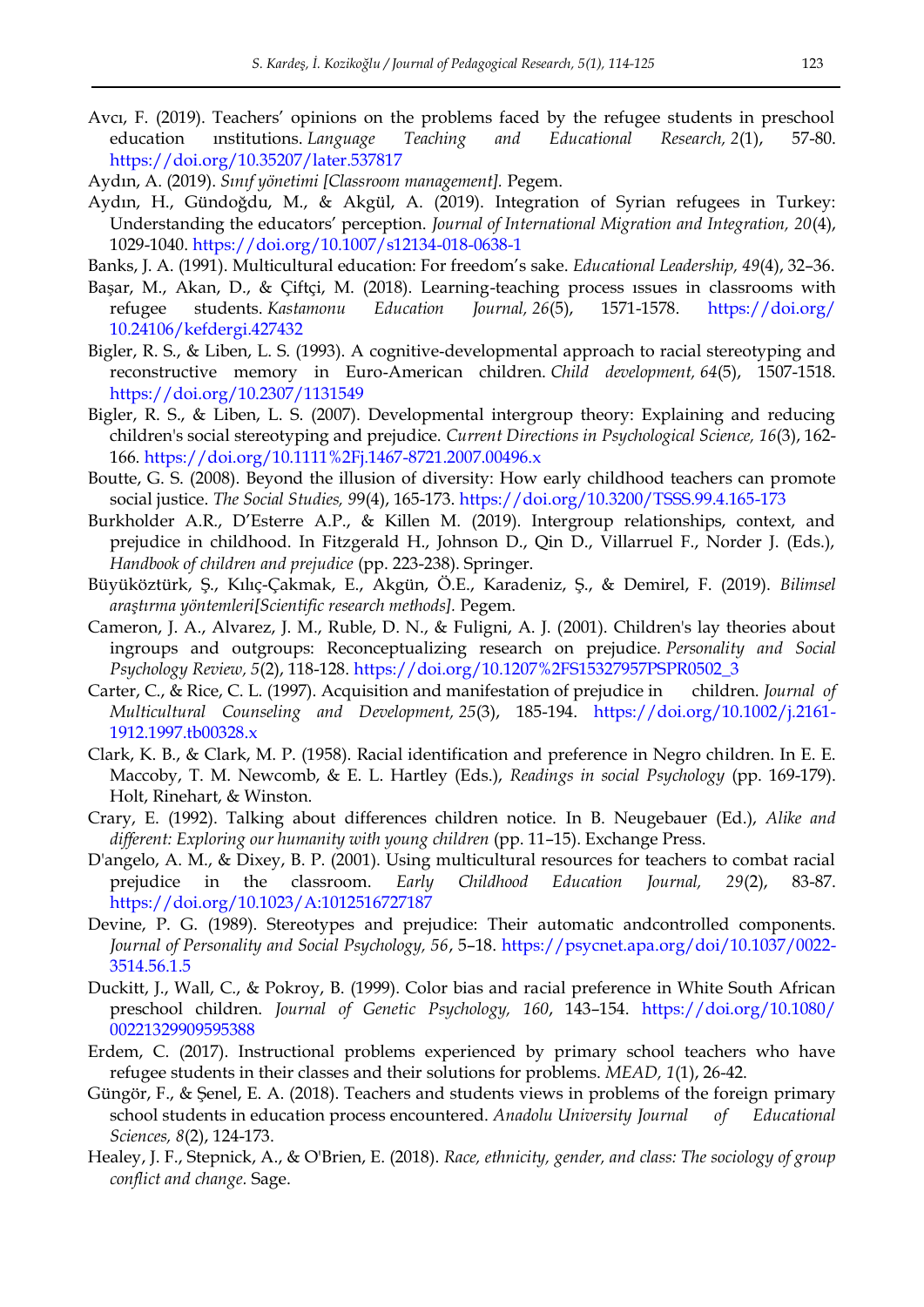- İçduygu, A., & Şimşek, D. (2016). Syrian refugees in Turkey: Towards integration policies. *Turkish Policy Quarterly, 15*(3), 59-69.
- Karaman, H. B., & Bulut, S. (2018). An investigation of educational obstacles, psychological problems and solution proposals of migrant children and adolescents. *Journal of Social Policy Studies, 40*(2), 393-412.
- Kardeş S. (2018). *Adaptation of the program for psychosocial development of refugee children* (Unpublished Doctoral Thesis). Educational Science Enstitute, Hacettepe University, Ankara.
- Kardeş, S., & Akman, B. (2018). Teachers' views on the education of Syrian refugees. *Elementary Education Online, 17*(3), 1224-1237.
- Kelly, D. J., Quinn, P. C., Slater, A. M., Lee, K., Gibson, A., Smith, M., ... & Pascalis, O. (2005). Three‐month‐olds, but not newborns, prefer own‐race faces. *Developmental Science, 8*(6), 31-36.
- Killen, M., Mulvey, K. L., & Hitti, A. (2013). Social exclusion in childhood: A developmental intergroup perspective. *Child Development, 84*, 772–790. [https://psycnet.apa.org/doi/](https://psycnet.apa.org/doi/%2010.1111/cdev.12012)  [10.1111/cdev.12012](https://psycnet.apa.org/doi/%2010.1111/cdev.12012)
- Killen, M., & Rutland, A. (2011). *Children and social exclusion: Morality, prejudice and groupidentity.* Wiley-Blackwell.
- Kozikoğlu, I., & Aslan, M. (2018). Socio-cultural, psychological and academic problems of undergraduate Syrian students in Turkey. *Issues in Educational Research, 28*(3), 701-719.
- Mamei M., Cilasun S.M., Lippi M., Pancotto F., & Tümen S. (2019). Improve education opportunities for better integration of Syrian refugees in Turkey. In Salah A., Pentland A., Lepri B., Letouzé E. (Eds.) *Guide to Mobile Data Analytics in Refugee Scenarios* (pp. 381-402). Springer.
- McGlothlin, H., & Killen, M. (2006). Intergroup attitudes of European American children attending ethnically homogeneous schools. *Child development*, *77*(5), 1375-1386. [https://doi.org/10.1111](https://doi.org/10.1111%20/j.1467-8624.2006.00941.x)  [/j.1467-8624.2006.00941.x](https://doi.org/10.1111%20/j.1467-8624.2006.00941.x)
- Mercan Uzun, E. M., & Bütün, E. (2016). Okul öncesi eğitim kurumlarındaki Suriyeli sığınmacı çocukların karşılaştıkları sorunlar hakkında öğretmen görüşleri[Teachers' views regarding the problems encountered by Syrian refugee children in preschool education institutions]. *International Journal of Early Childhood Education Studies*, *1*(1), 72-83.
- Mestheneos, E., & Ioannidi, E. (2002). Obstacles to refugee integration in the European Union member states. *Journal of Refugee Studies, 1*5(3), 304-320.
- Miles, M. B., & Huberman, A. M. (1994). *Qualitative data analysis: An expanded sourcebook*. Sage.
- Öztürk, F. Z. (2018). Evaluation of educational service provided for refugee students according to social studies teachers' opinions. *Anadolu Journal of Educational Sciences International, 8*(1), 52-79.
- Powlishta, K. K., Serbin, L. A., Doyle, A.-B., & White, D. R. (1994). Gender, ethnic, and body type biases: The generality of prejudice in childhood. *Developmental Psychology, 30*(4), 526–536. <https://doi.org/10.1037/0012-1649.30.4.526>
- Raabe, T., & Beelmann, A. (2011). Development of ethnic, racial, and national prejudice in childhood and adolescence: a multinational meta-analysis of age differences. *Child Development, 82*(6), 1715–1737.<https://doi.org/10.1111/j.1467-8624.2011.01668.x>
- Rubin, K. H., Bukowski,W., & Parker, J. G. (2006). Peer interactions, relationships and groups. In W. Damon, R. M. Lerner, & N. Eisenberg (Eds.), *Handbook of Child Psychology. Social, emotional, and personality development* (pp. 571–645). Wiley.
- Rutland, A., & Killen, M. (2015). A developmental science approach to reducing prejudice and social exclusion: Intergroup processes, social-cognitive development, and moral reasoning. *Social Issues and Policy Review, 9*(1), 121–154.<https://doi.org/10.1111/sipr.12012>
- Soylu, A., Kaysılı, A., & Sever, M. (2020). Refugee children and adaptation to school: An analysis through cultural responsivities of the teachers. *Education and Science, 45*(201), 313-334.
- Spears Brown, C., & Bigler, R. S. (2005). Children's perceptions of discrimination: a developmental model. *Child Development, 76*(3), 533–553.<https://doi.org/10.1111/j.1467-8624.2005.00862.x>